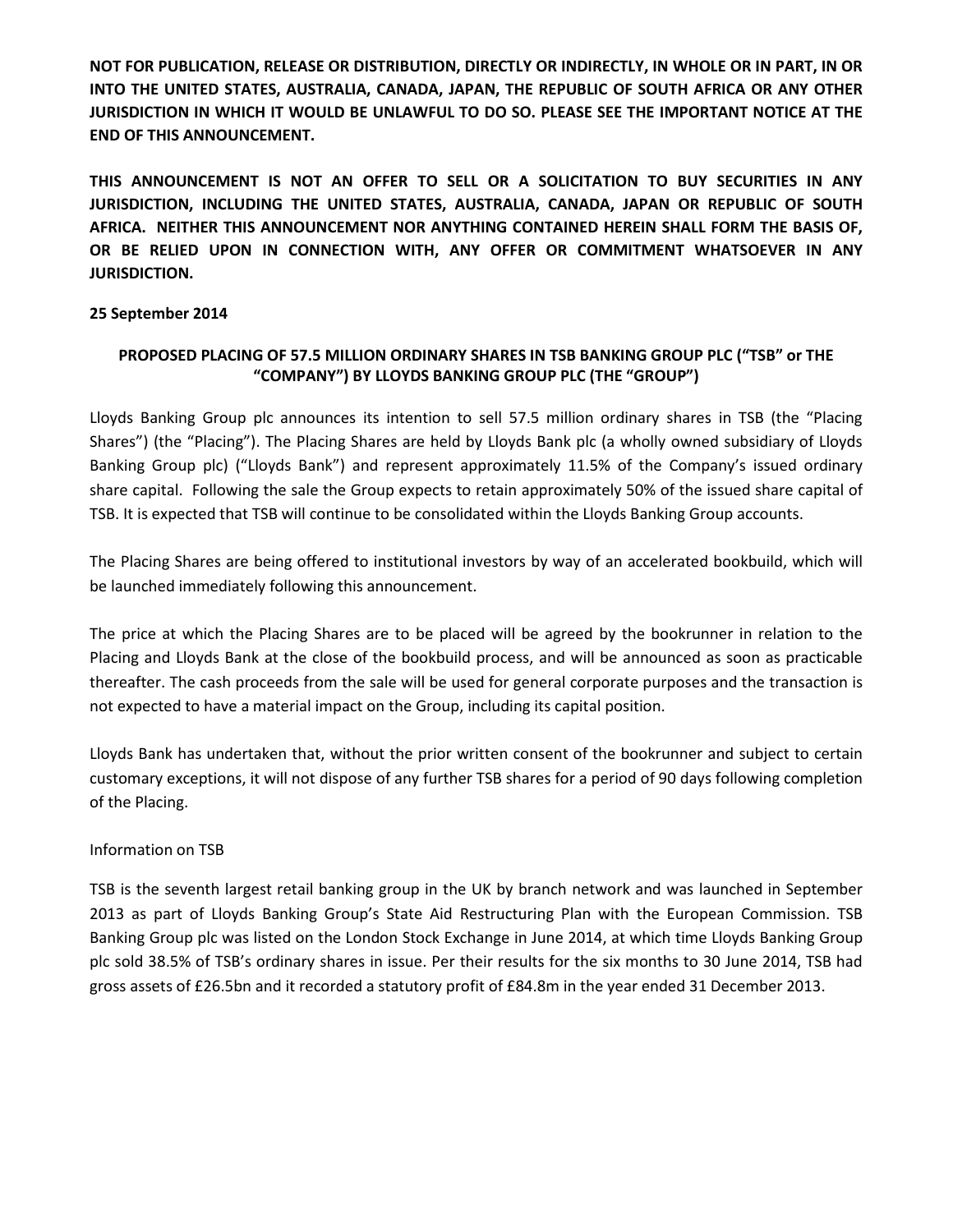Enquiries:

**Lloyds Banking Group Investor Relations** Douglas Radcliffe +44 (0) 20 7356 1571 Interim Investor Relations Director

douglas.radcliffe@finance.lloydsbanking.com

**Lloyds Banking Group Corporate Affairs** Matthew Young +44 (0) 20 7356 2231 Group Corporate Affairs Director matt.young@lloydsbanking.com

### *IMPORTANT NOTICE:*

The distribution of this announcement and the offer and sale of the Placing Shares in certain jurisdictions may be restricted by law. The Placing Shares may not be offered to the public in any jurisdiction in circumstances which would require the preparation or registration of any prospectus or offering document relating to the Placing Shares in such jurisdiction. No action has been taken by Lloyds Banking Group plc, Lloyds Bank or any bookrunner in connection with the Placing or any of their respective affiliates that would permit an offering of the Placing Shares or possession or distribution of this announcement or any other offering or publicity material relating to such securities in any jurisdiction where action for that purpose is required.

This announcement is not for publication, distribution or release, directly or indirectly, in or into the United States of America (including its territories and possessions), Australia, Canada, Japan or Republic of South Africa or any other jurisdiction where such an announcement would be unlawful. The distribution of this announcement may be restricted by law in certain jurisdictions and persons into whose possession this document or other information referred to herein comes should inform themselves about and observe any such restriction. Any failure to comply with these restrictions may constitute a violation of the securities laws of any such jurisdiction.

This announcement is not for publication, distribution or release, directly or indirectly, in or into the United States (including its territories and dependencies, any State of the United States and the District of Columbia). The securities referred to herein have not been and will not be registered under the U.S. Securities Act of 1933 (the 'Securities Act'), and, subject to certain exemptions, may not be offered or sold in the United States (as defined in Regulation S under the Securities Act). Neither this document nor the information contained herein constitutes or forms part of an offer to sell or the solicitation of an offer to buy securities in the United States. There will be no public offer of any securities in the United States or in any other jurisdiction.

In member states of the European Economic Area ('EEA') which have implemented the Prospectus Directive (each, a 'Relevant Member State'), this announcement and any offer if made subsequently is directed exclusively at persons who are 'qualified investors' within the meaning of the Prospectus Directive ('Qualified Investors'). For these purposes, the expression 'Prospectus Directive' means Directive 2003/71/EC (and amendments thereto, including the 2010 PD Amending Directive, to the extent implemented in a Relevant Member State), and includes any relevant implementing measure in the Relevant Member State and the expression '2010 PD Amending Directive' means Directive 2010/73/EU. In the United Kingdom, this announcement is directed exclusively at Qualified Investors (i) who have professional experience in matters relating to investments falling within Article 19(5) of the Financial Services and Markets Act 2000 (Financial